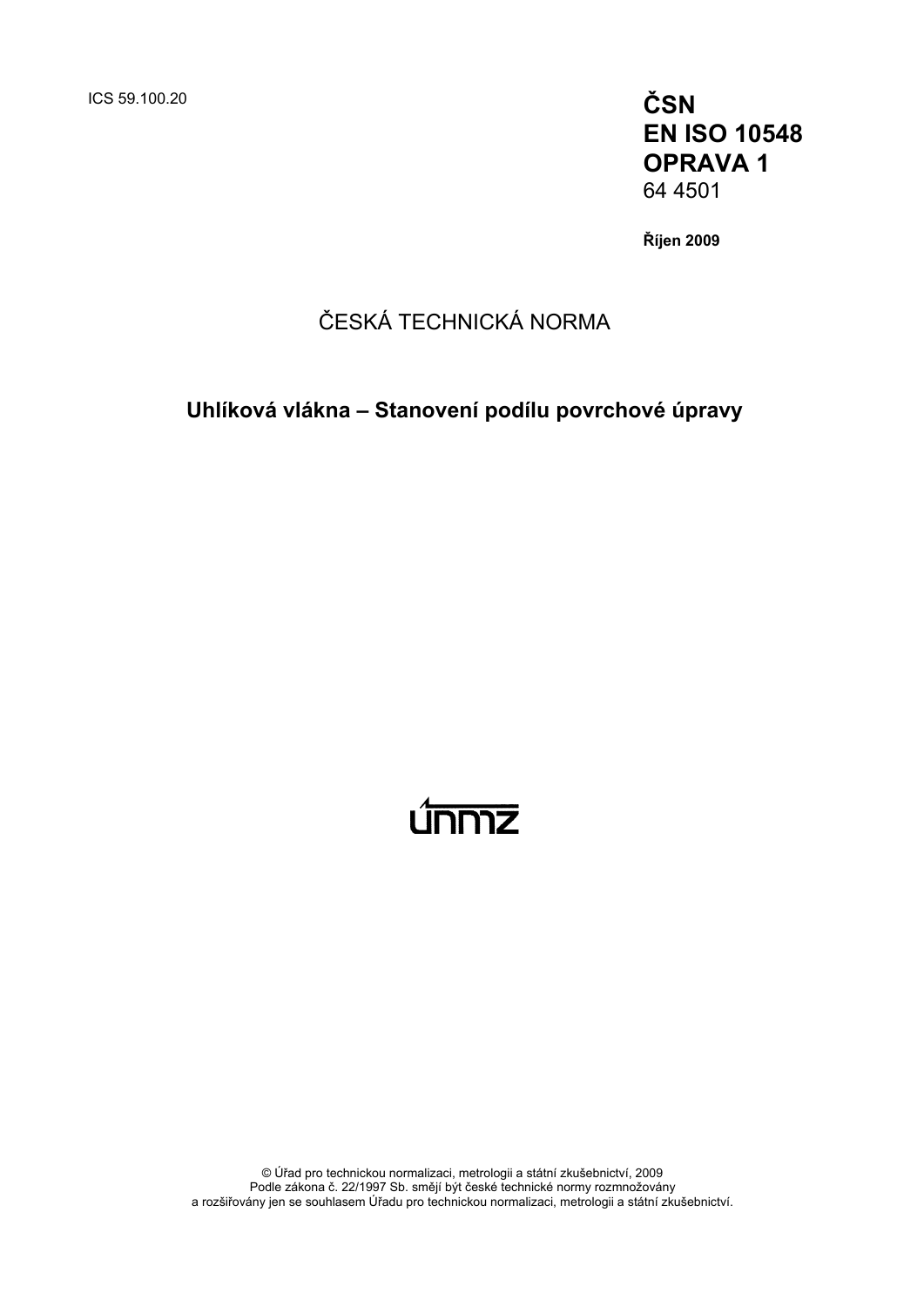ČSN EN ISO 10548/Opr. 1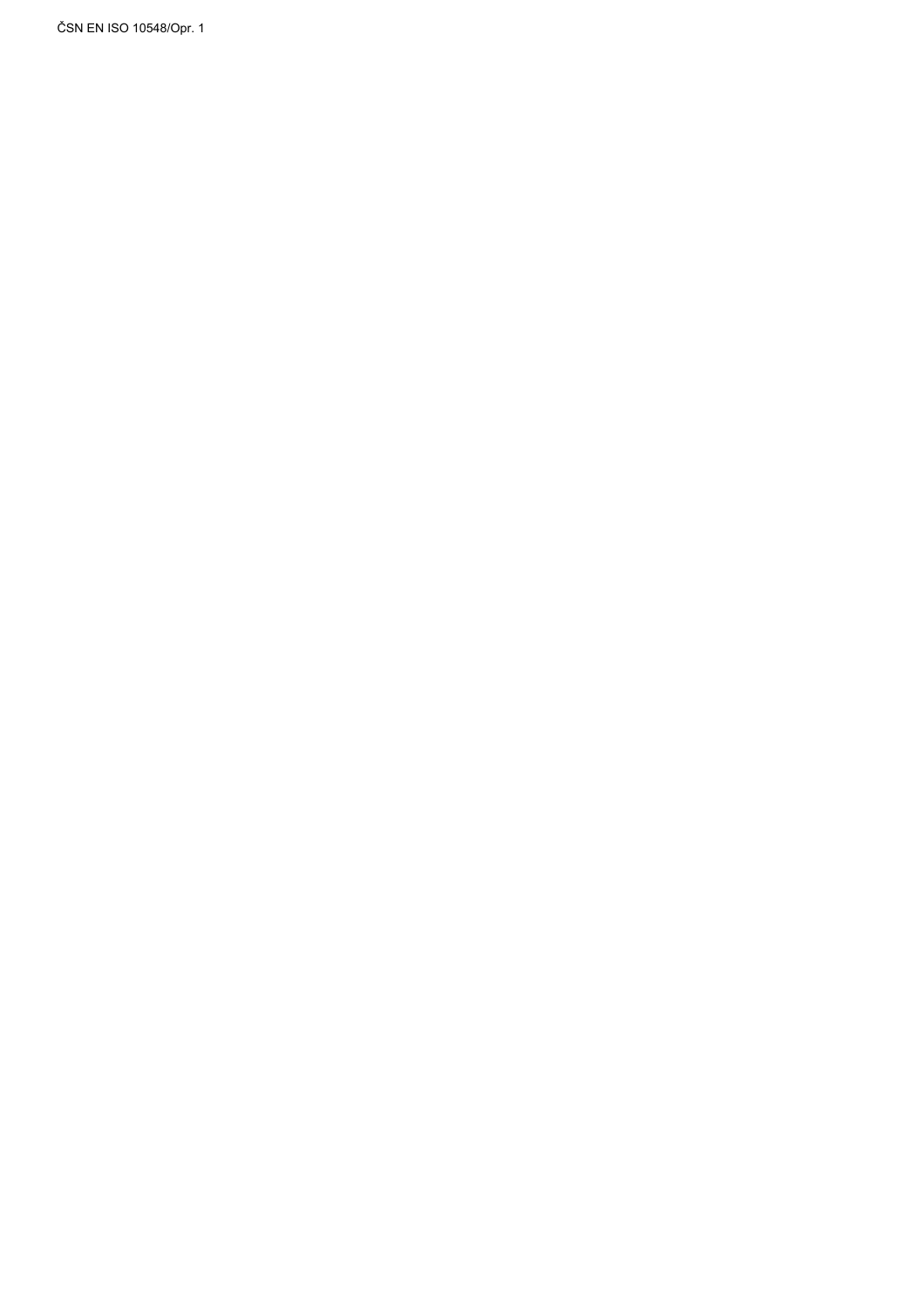

### **INTERNATIONAL STANDARD ISO 10548:2002**  TECHNICAL CORRIGENDUM 1

Published 2008-10-01

INTERNATIONAL ORGANIZATION FOR STANDARDIZATION • МЕЖДУНАРОДНАЯ ОРГАНИЗАЦИЯ ПО СТАНДАРТИЗАЦИИ • ORGANISATION INTERNATIONALE DE NORMALISATION

## **Carbon fibre — Determination of size content**

TECHNICAL CORRIGENDUM 1

*Fibres de carbone — Détermination du taux d'ensimage*

*RECTIFICATIF TECHNIQUE 1*

Technical Corrigendum 1 to ISO 10548:2002 was prepared by Technical Committee ISO/TC 61, *Plastics*, Subcommittee SC 13, *Composites and reinforcement fibres*.

 $\overline{a}$ 

*Page 1, Clause 2* 

Delete the reference to ISO 1886, leaving the clause empty (in order to avoid renumbering all subsequent clauses).

*Page 2, Clause 5* 

Delete the second paragraph which states: "If the determination is carried out for the purpose of lot acceptance, the lot received shall be sampled in accordance with ISO 1886." (ISO 1886 has been withdrawn without replacement.)

©ISO 2008 – All rights reserved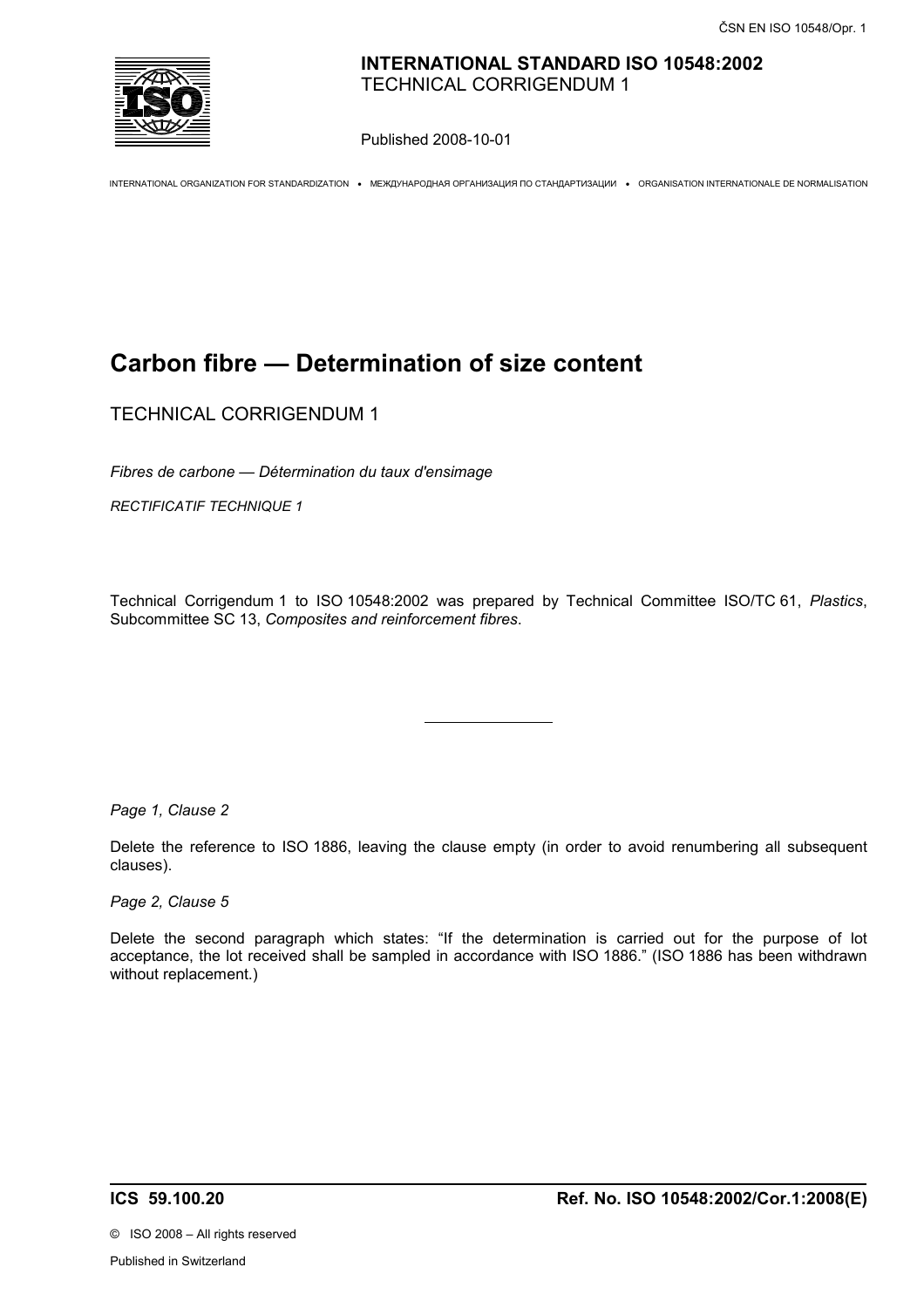# EUROPEAN STANDARD NORME EUROPÉENNE

### EUROPÄISCHE NORM

# **EN ISO 10548:2003/AC**

April 2009 Avril 2009 April 2009

**ICS** 59.100.20

English version Version Française Deutsche Fassung

Carbon fibre - Determination of size content (ISO 10548:2002/Cor 1:2008)

Fibres de carbone - Détermination du taux d'ensimage (ISO 10548:2002/Cor 1:2008)

Kohlenstofffasern - Bestimmung des Präparationsmassenanteils (ISO 10548:2002/Cor 1:2008)

This corrigendum becomes effective on 8 April 2009 for incorporation in the three official language versions of the EN.

Ce corrigendum prendra effet le 8 avril 2009 pour incorporation dans les trois versions linguistiques officielles de la EN.

Die Berichtigung tritt am 8.April 2009 zur Einarbeitung in die drei offiziellen Sprachfassungen der EN in Kraft.



EUROPEAN COMMITTEE FOR STANDARDIZATION COMITÉ EUROPÉEN DE NORMALISATION EUROPÄISCHES KOMITEE FÜR NORMUNG

**Management Centre: Avenue Marnix 17, B-1000 Brussels**

© 2009 CEN All rights of exploitation in any form and by any means reserved worldwide for CEN national Members. Tous droits d'exploitation sous quelque forme et de quelque manière que ce soit réservés dans le monde entier aux membres nationaux du CEN. Alle Rechte der Verwertung, gleich in welcher Form und in welchem Verfahren, sind weltweit den nationalen Mitgliedern

von CEN vorbehalten.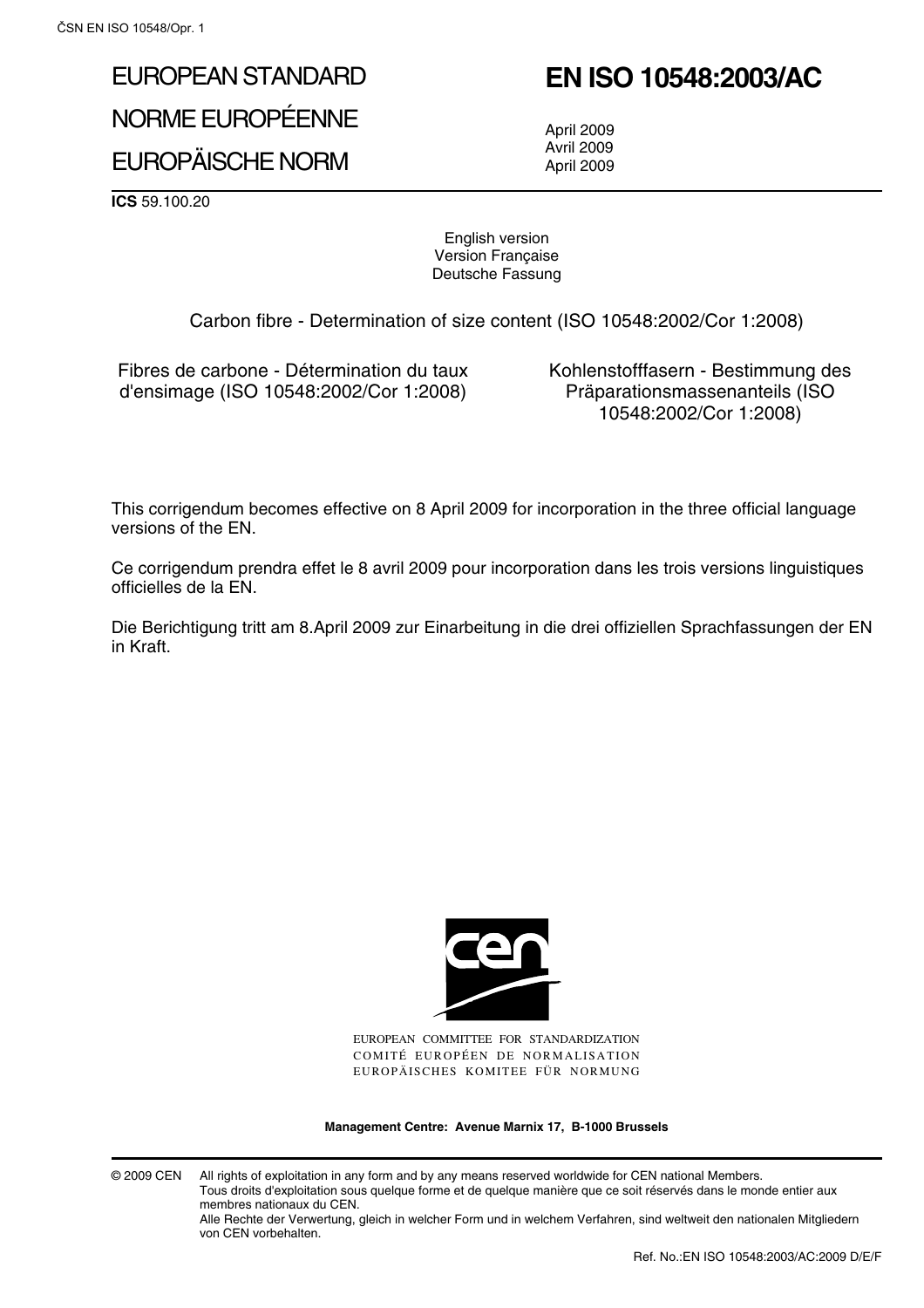### **Endorsement notice**

The text of ISO 10548:2002/Cor.1:2008 has been approved by CEN as a European Corrigendum without any modification.